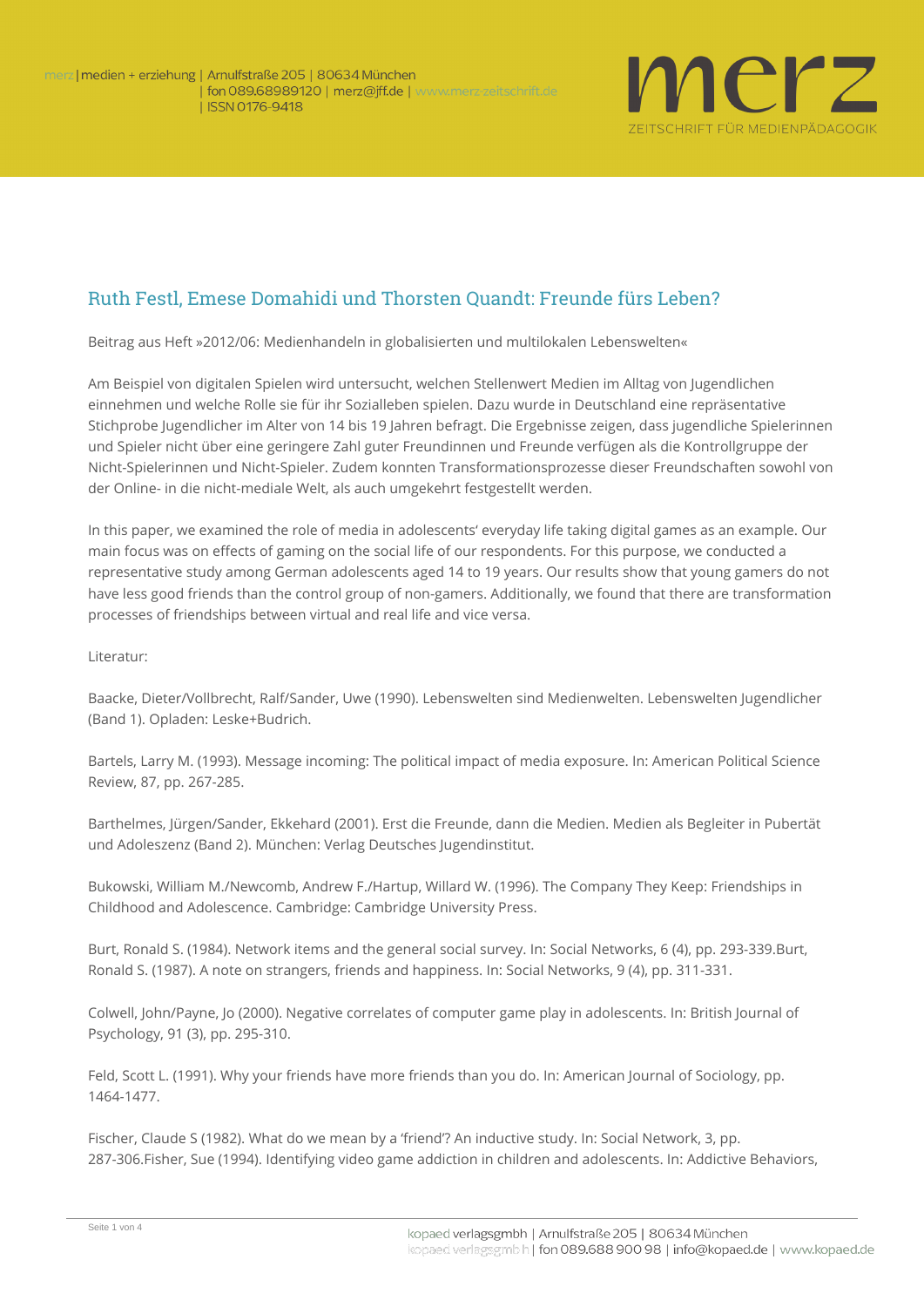

19 (5), pp. 545-553.

Foucault, Brooke/Zhu, Mengxiao/Huang, Yun/Atrash, Zeina/Contractor, Noshir (2009). Will You Be My Friend? An Exploration of Adolescent Friendship Formation Online in Teen Second Life. In: [129.105.161.80/uploads/ICATSLPaper\\_2009\\_Final.pdf](http://129.105.161.80/uploads/ICATSLPaper_2009_Final.pdf) [Zugriff: 06.07.2012].

Friemel, Thomas N. (2005). Die Netzwerkanalyse in der Publizistikwissenschaft. In: Serdült, Uwe (Hrsg.), Anwendungen Sozialer Netzwerkanalyse. Beiträge zur Tagung vom 14. und 15. Oktober 2004. Zürich. S. 25–36.

Granovetter, Mark S. (1973). The Strength of Weak Ties. In: American Journal of Sociology, 78 (6), pp. 1360-1380.

Griffiths, Mark D. /Hunt, Nigel (1998). Dependence on computer games by adolescents. In: Psychological Reports, 82 (2), pp. 475-480.

Gros, Begona (2007). Digital games in education: The design of games-based learning environments. In: Journal of Research on Technology in Education, 40 (1), pp. 23-38.

Grüsser, Sabine M./Thalemann, Ralf/Albrecht, Ulrike/Thalemann, Carolin N. (2005). Excessive computer usage in adolescents–a psychometric evaluation. In: Wiener Klinische Wochenschrift, 117 (5), pp. 188-195.

Hakala, Paula T./Rimpelä, Arja H./Saarni, Lea A./Salminen, Jouko J. (2006). Frequent computer-related activities increase the risk of neck–shoulder and low back pain in adolescents. In: The European Journal of Public Health, 16 (5), pp. 536-541.

Jansen, Dorothea (2003). Einführung in die Netzwerkanalyse: Grundlagen, Methoden, Anwendungen. Opladen: Leske+Budrich.

Klein, Stefan (2012). "Unser Glück hängt von den Freunden ab". In: ZEIT Magazin, 5, www.zeit.de/2012/05/Freundschaft-Christakis [Zugriff: 06.07.2012].

Kobayashi, Testuro/Boase, Jeffrey (2012). No Such Effect? The Implication of Measurement Errors in Self-Report Measures of Mobile Communication Use. In: Communication Methods and Measures, 6 (2), pp. 126-143.

Kraut, Robert/Patterson, Michael/Lundmark, Vicki/Kiesler, Sara/Mukophadhyay, Tridas/Scherlis, William (1998). Internet paradox: A social technology that reduces social involvement and psychological well-being? In: American Psychologist, 53 (9), pp. 1017-1031.

Krotz, Friedrich (2007). Mediatisierung: Fallstudien zum Wandel von Kommunikation. Wiesbaden: VS Verlag.Krotz, Friedrich (2009). Mediatization: A concept with which to grasp media and societal change. In: Lundby, Knut (Hrsg.), Mediatization: Concept, Changes, Consequences. New York: Peter Lang. pp. 21-40.

Lazarsfeld, Paul F./Merton, Robert K. (1982). Friendship as Social Process: A Substantive and Methodological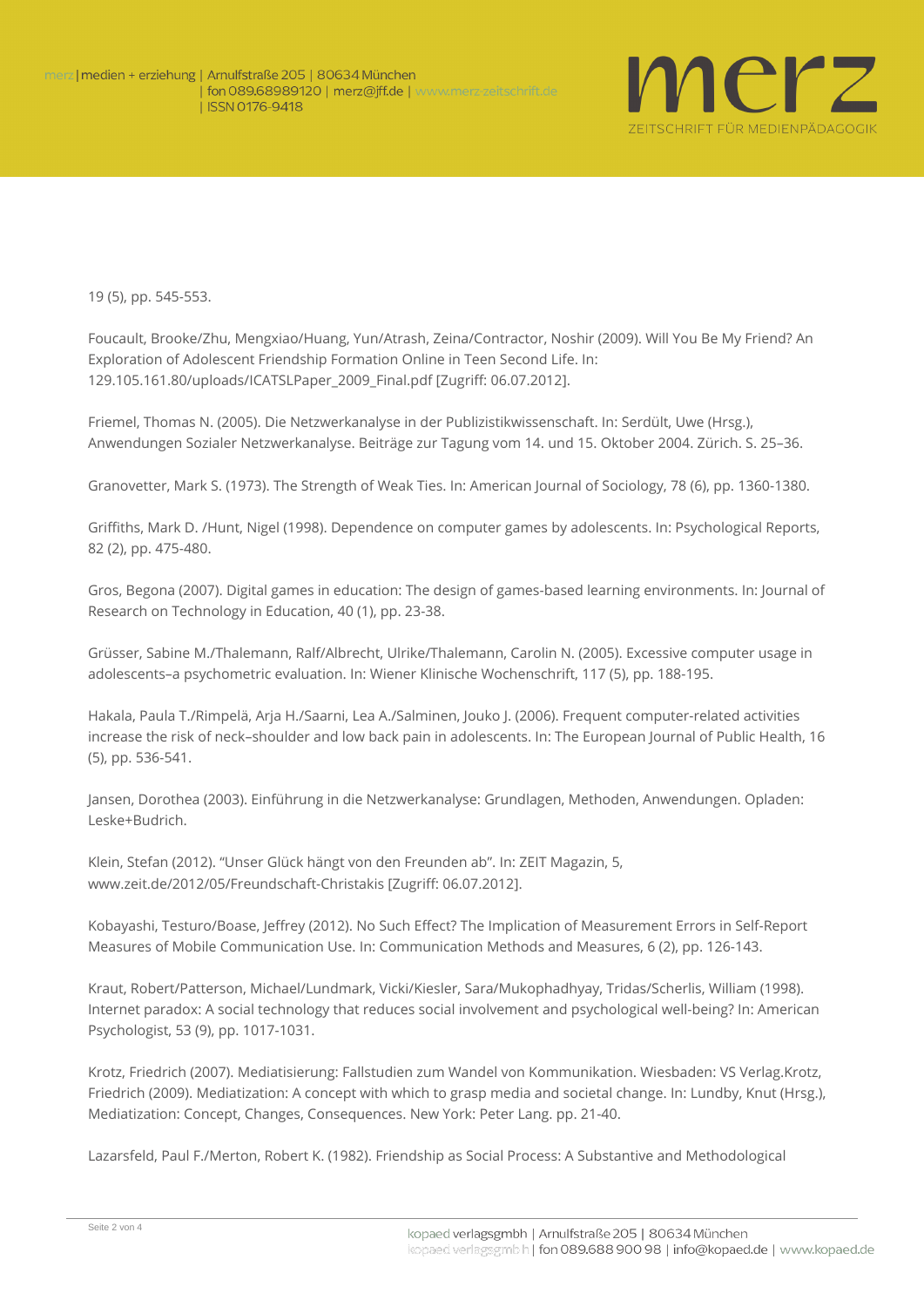

Analysis. In: The varied Sociology of Paul F. Lazarsfeld. New York: Columbia University Press. pp. 298-348. (Orig. 1954: In: M. Berger et al. (Hrsg.), Freedom and Control in Modern Society. New York: Octagon. pp. 23-63).

Medienpädagogischer Forschungsverbund Südwest (Hrsg.) (2011). JIM-Studie 2011: Jugend, Information, (Multi-)Media. Basisuntersuchung zum Medienumgang 12- bis 19-jähriger. In: [www.mpfs.de/fileadmin/JIMpdf11/JIM2011.pdf](http://www.mpfs.de/fileadmin/JIMpdf11/JIM2011.pdf) [Zugriff: 06.07.2012].

Monge, Peter R./Contractor, Noshir S. (2003). Theories of communication networks. Oxford: University Press.Ng, Brian D./Wiemer-Hastings, Peter (2005). Addiction to the internet and online gaming. In: CyberPsychology and Behavior, 8 (2), pp. 110-113.

Nickerson, Amanda B./Nagle, Richard J. (2005). Parent and peer attachment in late childhood and early adolescence. In: Journal of Early Adolescence, 25, pp. 223-249.

Papastergiou, Marina (2009). Digital Game-Based Learning in high school Computer Science education: Impact on educational effectiveness and student motivation. In: Computers & Education, 52 (1), pp. 1-12.

Paraskeva, Fotini/Mysirlaki, Sofia/Papagianni, Aikaterini (2010). Multiplayer online games as educational tools: Facing new challenges in learning. In: Computers & Education, 54 (2), pp. 498-505.Prensky, Marc (2003). Digital game-based learning. In: Computers in Entertainment (CIE), 1 (1), pp. 21.

Prensky, Marc (2001). Digital Natives, Digital Immigrants Part 1. In: On the Horizon, 9 (5), pp. 1-6.

Quandt, Thorsten (2010). Real Life in Virtual Games: Computerspiele und (Jugend-) Kultur. In: Hugger, Kai-Uwe (Hrsg.), Digitale Jugendkulturen. Wiesbaden: VS Verlag, S. 187-208.

Quandt, Thorsten/Scharkow, Michael/Festl, Ruth (2010). Digitales Spielen als mediale Unterhaltung: Eine Repräsentativstudie zur Nutzung von Computer- und Videospielen in Deutschland. In: Media Perspektiven, 11, S. 515-522.

Quandt, Thorsten/Festl, Ruth/Scharkow, Michael (2011). Digitales Spielen – Medienunterhaltung im Mainstream. GameStat 2011: Repräsentativbefragung zum Computerund Konsolenspielen in Deutschland. In: Media Perspektiven, 9, S. 414-422.

Reinders, Heinz (2003). Freundschaften im Jugendalter. In: [www.familienhandbuch.de/jugendforschung/jugend](http://www.familienhandbuch.de/jugendforschung/jugend-heute/freundschaften-im-jugendalter)[heute/freundschaften-im-jugendalter](http://www.familienhandbuch.de/jugendforschung/jugend-heute/freundschaften-im-jugendalter) [Zugriff: 06.07.2012].

Salisch, Maria von/Seiffge-Krenke, Inge (1996). Freundschaften im Kindes- und Jugendalter: Konzepte, Netzwerke, Elterneinflüsse. In: Psychologie in Erziehung und Unterricht, 43, S. 85-99.

Salisch, Maria von/Kristen, Astrid/Oppl, Caroline (2007). Computerspiele mit und ohne Gewalt: Auswahl und Wirkung bei Kindern. Stuttgart: W. Kohlhammer.